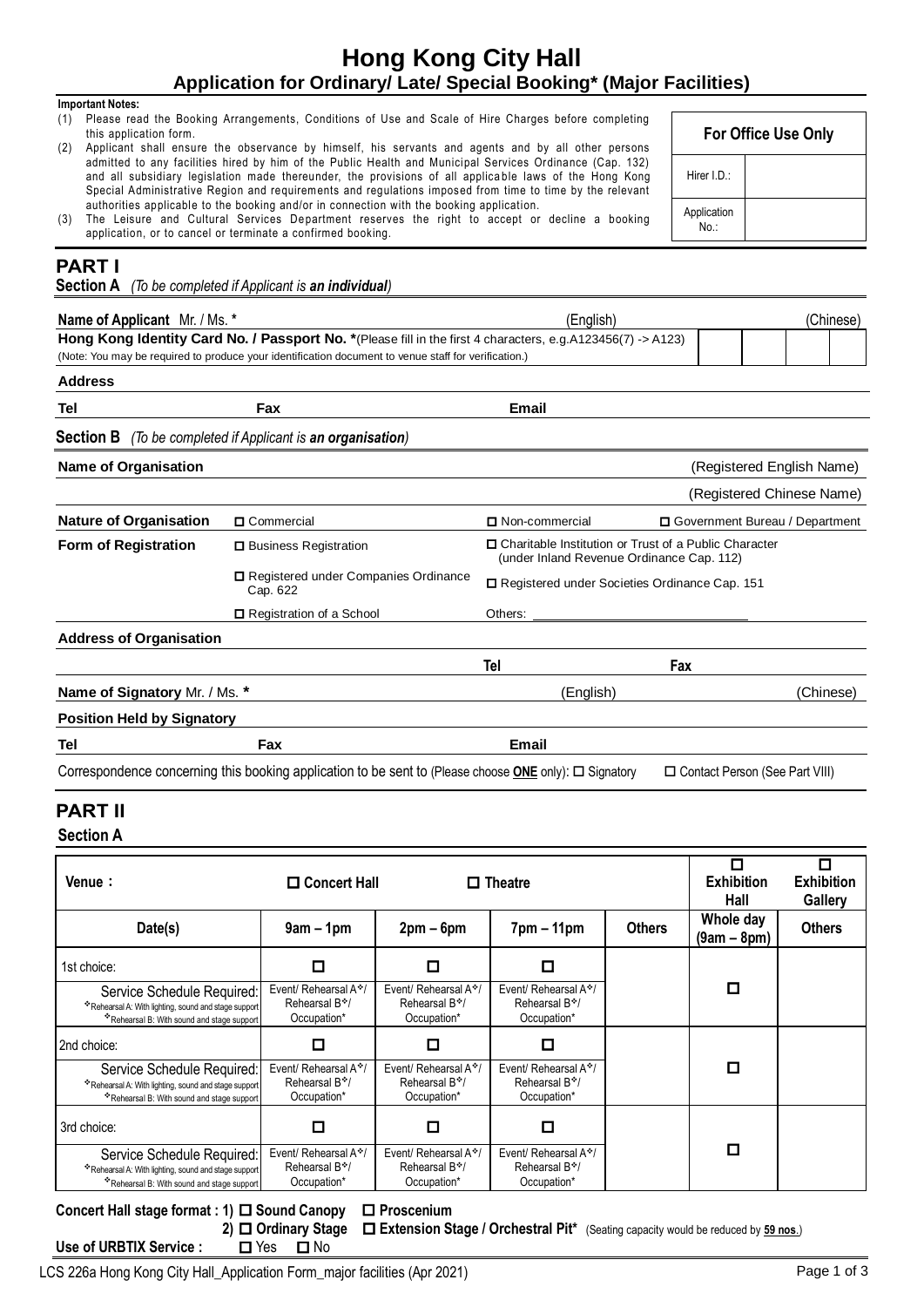| <b>Section B</b>                                                                                                                                                        |                                                                    |                                                                                                                                                                                                                                                                                                                                                                                                                                                                                                                                                                                                                                                                                                                               |                                  |
|-------------------------------------------------------------------------------------------------------------------------------------------------------------------------|--------------------------------------------------------------------|-------------------------------------------------------------------------------------------------------------------------------------------------------------------------------------------------------------------------------------------------------------------------------------------------------------------------------------------------------------------------------------------------------------------------------------------------------------------------------------------------------------------------------------------------------------------------------------------------------------------------------------------------------------------------------------------------------------------------------|----------------------------------|
| <b>Commencement Time of Function</b>                                                                                                                                    |                                                                    |                                                                                                                                                                                                                                                                                                                                                                                                                                                                                                                                                                                                                                                                                                                               |                                  |
| <b>Estimated No. of Participants</b>                                                                                                                                    |                                                                    | <b>Admission Fee \$</b>                                                                                                                                                                                                                                                                                                                                                                                                                                                                                                                                                                                                                                                                                                       | / Free*                          |
| <b>PART III</b>                                                                                                                                                         |                                                                    |                                                                                                                                                                                                                                                                                                                                                                                                                                                                                                                                                                                                                                                                                                                               |                                  |
| <b>Name of Event</b>                                                                                                                                                    |                                                                    |                                                                                                                                                                                                                                                                                                                                                                                                                                                                                                                                                                                                                                                                                                                               | (English)                        |
|                                                                                                                                                                         |                                                                    |                                                                                                                                                                                                                                                                                                                                                                                                                                                                                                                                                                                                                                                                                                                               | (Chinese)                        |
| <b>Nature of Event</b>                                                                                                                                                  |                                                                    |                                                                                                                                                                                                                                                                                                                                                                                                                                                                                                                                                                                                                                                                                                                               |                                  |
|                                                                                                                                                                         |                                                                    | Details of Event (e.g. theme, title, programmes and name of artists / speakers, etc. Please specify the country of origin if there are any artists / speakers who are non-HK residents)                                                                                                                                                                                                                                                                                                                                                                                                                                                                                                                                       |                                  |
| Any sale of merchandise during the event? $\Box$ Yes                                                                                                                    | $\square$ No                                                       | If yes, please specify the merchandise items at below:                                                                                                                                                                                                                                                                                                                                                                                                                                                                                                                                                                                                                                                                        |                                  |
| For exhibitions, please attach catalogues of past exhibitions.                                                                                                          |                                                                    |                                                                                                                                                                                                                                                                                                                                                                                                                                                                                                                                                                                                                                                                                                                               |                                  |
| Use of e-Payment                                                                                                                                                        |                                                                    |                                                                                                                                                                                                                                                                                                                                                                                                                                                                                                                                                                                                                                                                                                                               |                                  |
|                                                                                                                                                                         |                                                                    | Settle hire charges through e-Payment if application is approved (e-Payment refers to online payment service by means of PPS/Credit Card) :                                                                                                                                                                                                                                                                                                                                                                                                                                                                                                                                                                                   |                                  |
| $\Box$ Yes<br>$\square$ No                                                                                                                                              |                                                                    | If yes, please provide your email <u>example and the set of the set of the set of the set of the set of the set of the set of the set of the set of the set of the set of the set of the set of the set of the set of the set of</u>                                                                                                                                                                                                                                                                                                                                                                                                                                                                                          | (if different from Part I above) |
| <b>PART IV (For Special Booking Application only)</b>                                                                                                                   |                                                                    | Reason(s) why this booking needs confirmation more than 12 months in advance: (Please attach documents to support the information given above)                                                                                                                                                                                                                                                                                                                                                                                                                                                                                                                                                                                |                                  |
|                                                                                                                                                                         |                                                                    |                                                                                                                                                                                                                                                                                                                                                                                                                                                                                                                                                                                                                                                                                                                               |                                  |
| <b>PART V</b><br>City Hall Scales of Hire Charges and Booking Arrangements and then complete the following:                                                             |                                                                    | If you are interested in applying the Concessionary Rates for Non-profit Organisations Scheme, please refer to Scale V (C), Hong Kong                                                                                                                                                                                                                                                                                                                                                                                                                                                                                                                                                                                         |                                  |
| Will you apply for the Scheme?                                                                                                                                          | $\Box$ Yes<br>$\square$ No                                         | The Event is open / not open* to the public.                                                                                                                                                                                                                                                                                                                                                                                                                                                                                                                                                                                                                                                                                  |                                  |
|                                                                                                                                                                         |                                                                    | Submission of Documentary Proof (Applicable to applications for Concessionary Rates for Non-profit Organisations Scheme only)                                                                                                                                                                                                                                                                                                                                                                                                                                                                                                                                                                                                 |                                  |
| organisation may be requested to submit the relevant documents when necessary.                                                                                          |                                                                    | If the applicant organisation has, during the past 12 months, applied for and been granted any kind of rental subsidy / reduction of hire charges<br>/ concessionary rates at an Leisure and Cultural Services Department cultural venue (i.e. civic centre / town hall / theatre, Queen Elizabeth<br>Stadium, museum or the Hong Kong Central Library) and has submitted documentary proof (such as Memorandum (if any) and Articles of<br>Association or the Constitution or tax exemption document issued by the Inland Revenue Department) which are still valid to be applicable to<br>the present application, the applicant organisation may declare the same below to save the effort of re-submission. The applicant |                                  |
|                                                                                                                                                                         |                                                                    | This applicant organisation is/is not* an arts organisation (whose aim is to promote arts as stated in its Constitution or Memorandum (if any)<br>and Articles of Association). Approval was given to the application made for any kind of rental subsidy / reduction of hire charges /<br>concessionary rates at <u>Constructed</u> Control of the venue) in the construction of the charges /<br>required documentary proof submitted.                                                                                                                                                                                                                                                                                      |                                  |
| Name of co-presenter(s) (if any)<br>Scheme (if applicable).                                                                                                             |                                                                    | Co-presenter(s) must submit all relevant supporting documents for booking application and Concessionary Rates for Non-profit Organisations                                                                                                                                                                                                                                                                                                                                                                                                                                                                                                                                                                                    |                                  |
| Name of sponsor(s) (if any)                                                                                                                                             |                                                                    |                                                                                                                                                                                                                                                                                                                                                                                                                                                                                                                                                                                                                                                                                                                               |                                  |
| <b>PART VI</b> (Applicable to Ordinary Booking Applications for major facilities only)<br>(1) together with other booking applications received in the following month: | Date(s) (if they are different from those specified in Part II A): | If the date(s) could not be allocated for this application, please indicate whether you would like the application to be reprocessed:<br>$\Box$ Yes<br>□ No                                                                                                                                                                                                                                                                                                                                                                                                                                                                                                                                                                   |                                  |
| 1 <sup>st</sup> Choice                                                                                                                                                  | 2 <sup>nd</sup> Choice                                             | 3rd Choice                                                                                                                                                                                                                                                                                                                                                                                                                                                                                                                                                                                                                                                                                                                    |                                  |

| (2) together with other booking applications received in the second succeeding month: $\Box$ Yes<br>Date(s) (if they are different from those specified in Part II A): |                        | □ No       |  |
|------------------------------------------------------------------------------------------------------------------------------------------------------------------------|------------------------|------------|--|
| 1 <sup>st</sup> Choice                                                                                                                                                 | 2 <sup>nd</sup> Choice | 3rd Choice |  |

**or / and \***